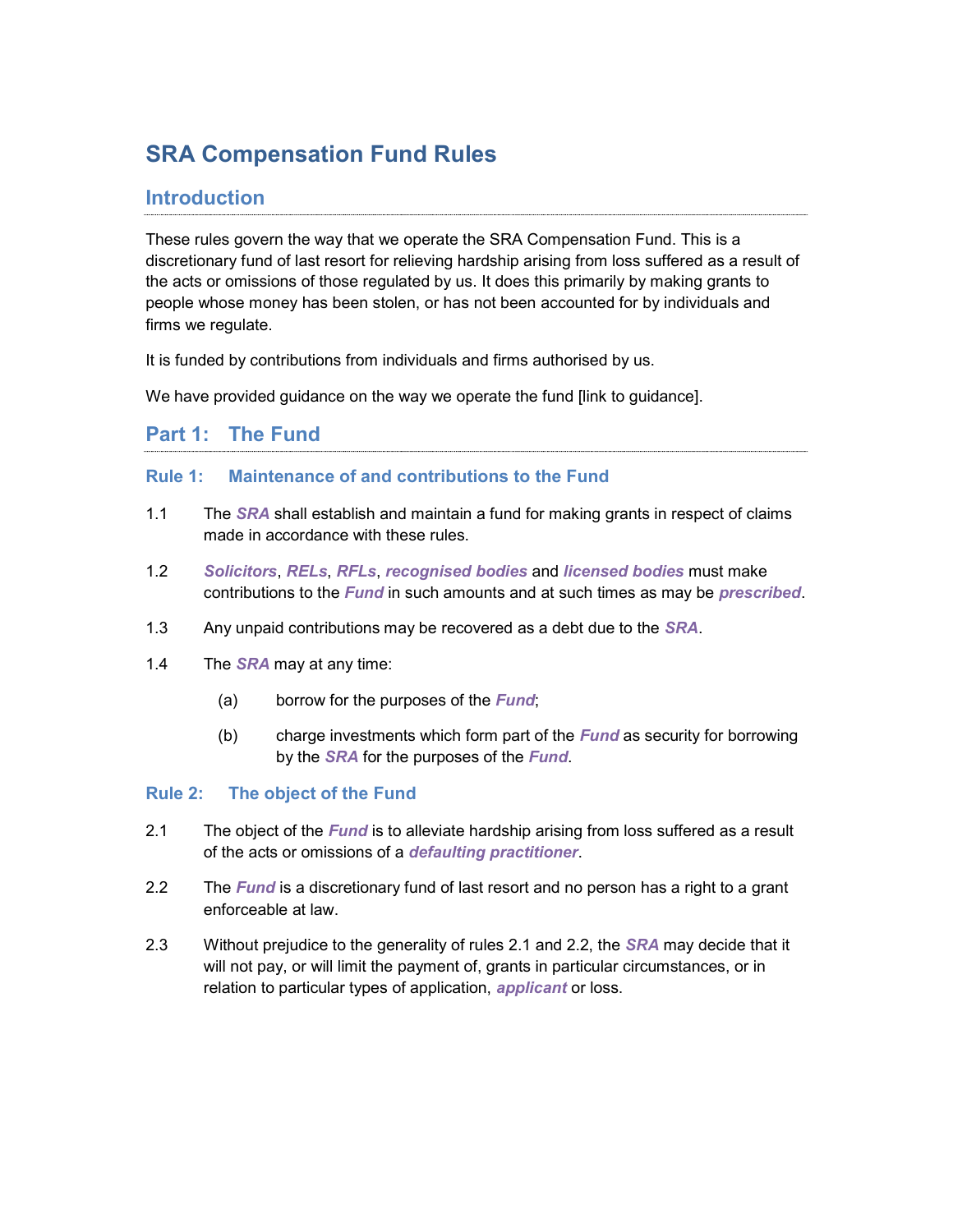## Part 2: Payment of grants from the Fund

### Rule 3: Eligibility for a grant

- 3.1 A person is eligible to apply for a grant if, at the time the application is made, they are:
	- (a) an individual whose net household financial assets amount to less than £250,000;
	- (b) a sole trader, partnership, body corporate, unincorporated association or mutual association with an annual *turnover* of less than £2 million;
	- (c) a charity with annual income net of tax in the most recent financial year of less than £2 million; or
	- (d) a trustee of a trust with an asset value of less than £2 million.
- 3.2 The SRA when determining eligibility under this rule may make a broad estimate of any relevant amount.

#### Rule 4: Defaulting practitioners

- 4.1 The SRA may only make a grant in respect of acts or omissions of a *defaulting* practitioner, or of a defaulting practitioner's employee, owner or manager as appropriate, which fall within rule 5.
- 4.2 A defaulting practitioner means:
	- (a) a solicitor or  $REL$  who at the date of the relevant act or omission was practising:
		- (i) in an *authorised body*;
		- (ii) in a non-commercial body; or
		- (iii) in accordance with [regulation  $X$  of the **SRA Authorisation of** Individuals Regulations];
	- (b) an RFL who is a manager or owner of an authorised body;
	- (c) a recognised body; or
	- (d) a licensed body,

and the expressions "defaulting solicitor", "defaulting REL", "defaulting recognised body", "defaulting RFL" and "defaulting licensed body" shall be construed accordingly.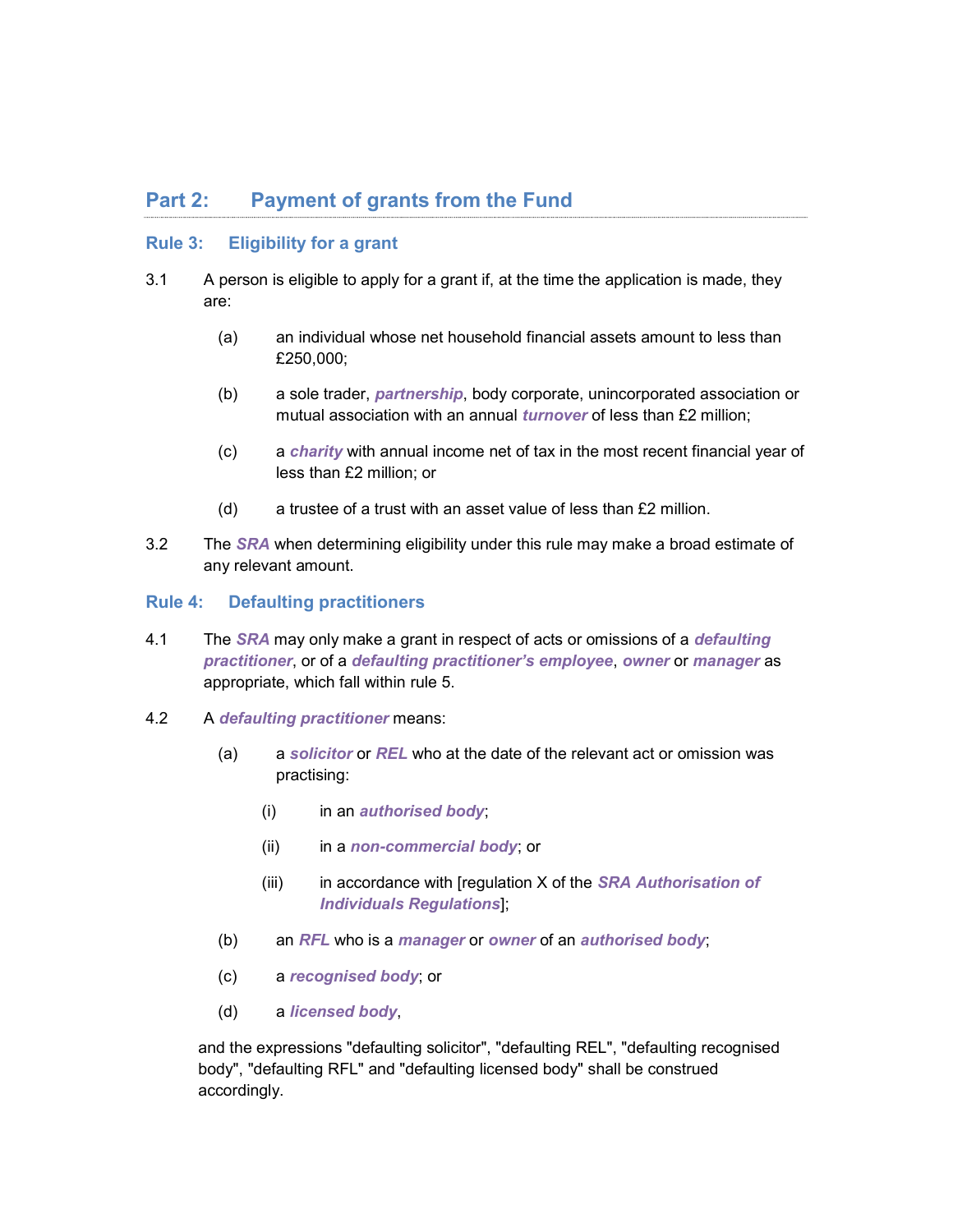- 4.3 A grant may be made where, at the date of the relevant act or omission:
	- (a) a *defaulting solicitor* had no practising certificate in force;
	- (b) the registration of a *defaulting REL* or *defaulting RFL* had expired or been revoked;
	- (c) the authorisation of a defaulting recognised body or defaulting licensed body had been suspended or revoked;

provided that the SRA is satisfied that the applicant was unaware of the absence of a valid practising certificate or the relevant expiry, suspension or revocation (as the case may be).

#### Rule 5: Grants which may be made from the Fund

- 5.1 The SRA may make a grant where it is satisfied that the *applicant* has suffered or is likely to suffer financial loss directly resulting from:
	- (a) the dishonesty of a *defaulting practitioner* or the *employee* or manager or owner of a defaulting practitioner; or
	- (b) failure to account for money which has come into the hands of a defaulting practitioner or the employee or manager or owner of a defaulting practitioner, which may include the failure by a defaulting practitioner to complete work for which the defaulting practitioner was paid,

in the course of an activity of a kind which is part of the usual business of a solicitor and, in the case of a *defaulting licensed body*, the performance of a *regulated* activity.

- 5.2 The SRA may make a grant to alleviate direct losses suffered as a result of the civil liability of a defaulting practitioner or a defaulting practitioner's employee or manager or owner in circumstances where:
	- (a) the *defaulting practitioner* in accordance with the SRA Indemnity Insurance Rules should have had, but did not have, in place a *policy* of qualifying insurance;
	- (b) the liability of the defaulting practitioner or the defaulting practitioner's employee or manager would have been covered by a policy of qualifying insurance; and
	- (c) the loss is not covered by the SIF.
- 5.3 For the avoidance of doubt, no grant will be made under rule 5.2 where due to the insolvency or cessation of the insurer the defaulting practitioner's policy of qualifying insurance has been disclaimed or otherwise ceases.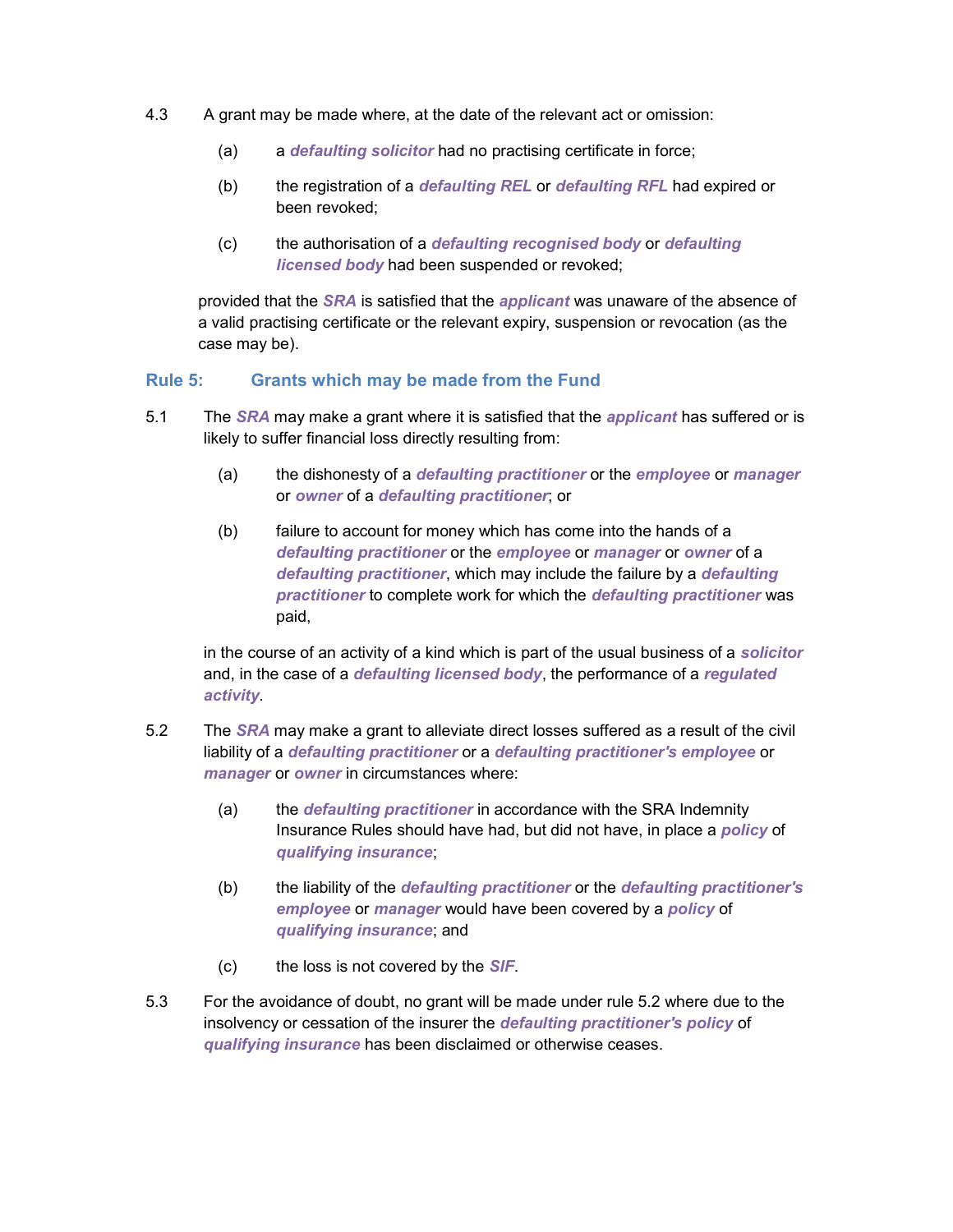### Rule 6: Grants to defaulting practitioners

- 6.1 The SRA may make a grant to a *defaulting practitioner* who or which has suffered or is likely to suffer loss by reason of their liability to any client in direct consequence of an act or omission of:
	- (a) in the case of a defaulting solicitor, defaulting REL or defaulting RFL, any of their employees or any fellow manager;
	- (b) in the case of a *defaulting recognised body*, any of its *employees* or managers or owners;
	- (c) in the case of a defaulting licensed body, any of its employees or managers or owners, provided that such act or omission arose in the course of performance of a regulated activity,

in circumstances where, but for the liability of the *defaulting practitioner*, a grant might have been made from the **Fund** 

- 6.2 The SRA may make a grant under this rule by way of a loan upon such terms as the SRA specifies.
- 6.3 In the case of a defaulting recognised body or a defaulting licensed body, the SRA may make such grant payable to one or more of the *managers* or owners of the defaulting recognised body or defaulting licensed body. If a loan is made to more than one *person*, they shall be jointly and severally liable for the repayment of the loan.

#### Rule 7: Grants in respect of statutory trusts

- 7.1 The SRA may make a grant to alleviate a deficiency in a *statutory trust* held by the SRA.
- 7.2 The SRA may make a grant to a person where the money would have been due to that person but for their claim having been extinguished under rule 8.2 of the SRA Statutory Trust Rules.

#### Rule 8: Interest

- 8.1 In respect of any grants made under rules 5, 6 or 7 the **SRA** may make a supplementary grant by way of a sum in lieu of lost interest on the loss underlying the principal grant. Such interest will be calculated by the SRA in accordance with prescribed rates.
- 8.2 Where the application for the principal grant is in respect of a failure to redeem a mortgage, the **SRA** may also make a grant in respect of the additional interest accrued to the mortgage account as a result of the defaulting practitioner's failure to redeem.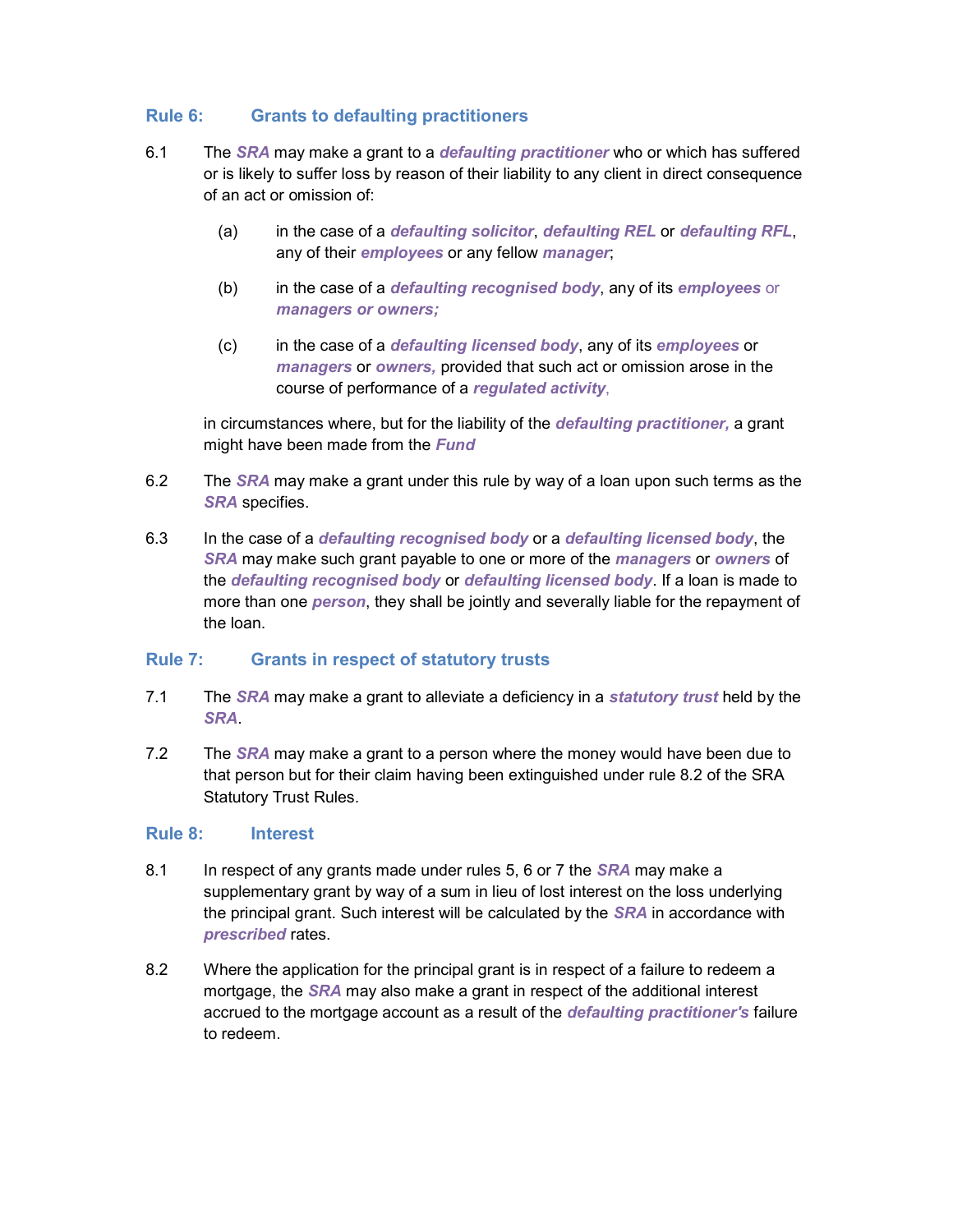#### Rule 9: Maximum grant

9.1 Unless the *SRA* is satisfied that there are exceptional circumstances in the public interest that justify a higher sum, the maximum grant that may be made is £500,000.

#### Rule 10: Conduct of the applicant and contribution to loss

- 10.1 A grant may be refused or reduced to take account of:
	- (a) the character of the *applicant*:
	- (b) dishonest, improper or unreasonable conduct by the *applicant* or anyone acting on their behalf:
		- (i) in the circumstances that gave rise to the application;
		- (ii) in relation to the application itself;
	- (c) failure to pursue the application promptly, co-operatively, openly and in good faith.
- 10.2 A grant may be refused or reduced to take account of any act or omission by the applicant or anyone acting on their behalf that has contributed to or has failed to mitigate the loss.

#### Rule 11: Losses outside the remit of the Fund

- 11.1 For the avoidance of doubt, the *SRA* shall not make a grant in respect of losses that:
	- (a) arise solely by reason of professional negligence or breach of retainer by a defaulting practitioner, or the employee or manager of a defaulting practitioner, save as provided for in rule 5.2;
	- (b) comprise legal or other professional costs incurred by the *applicant* in making an application to the **Fund**;
	- (c) comprise legal costs incurred by, or ordered against, the *applicant* in actual or potential proceedings brought to recover the loss;
	- (d) are indirect or consequential, save where a claim is made under rule 5.2, or a claim for costs of completing or remedying work for which the defaulting practitioner has been paid;
	- (e) are, or result from, the trading debts or liabilities of the *defaulting* practitioner, including claims for fees payable to the applicant for which the *defaulting practitioner* is liable;
	- $(f)$  are for interest payable to the *applicant*, save where the discretion to make a grant under rule 8 is exercised;
	- (g) are suffered by the Legal Aid Agency as a result of making regular payments under the Agency's contracting schemes for civil and/or criminal work;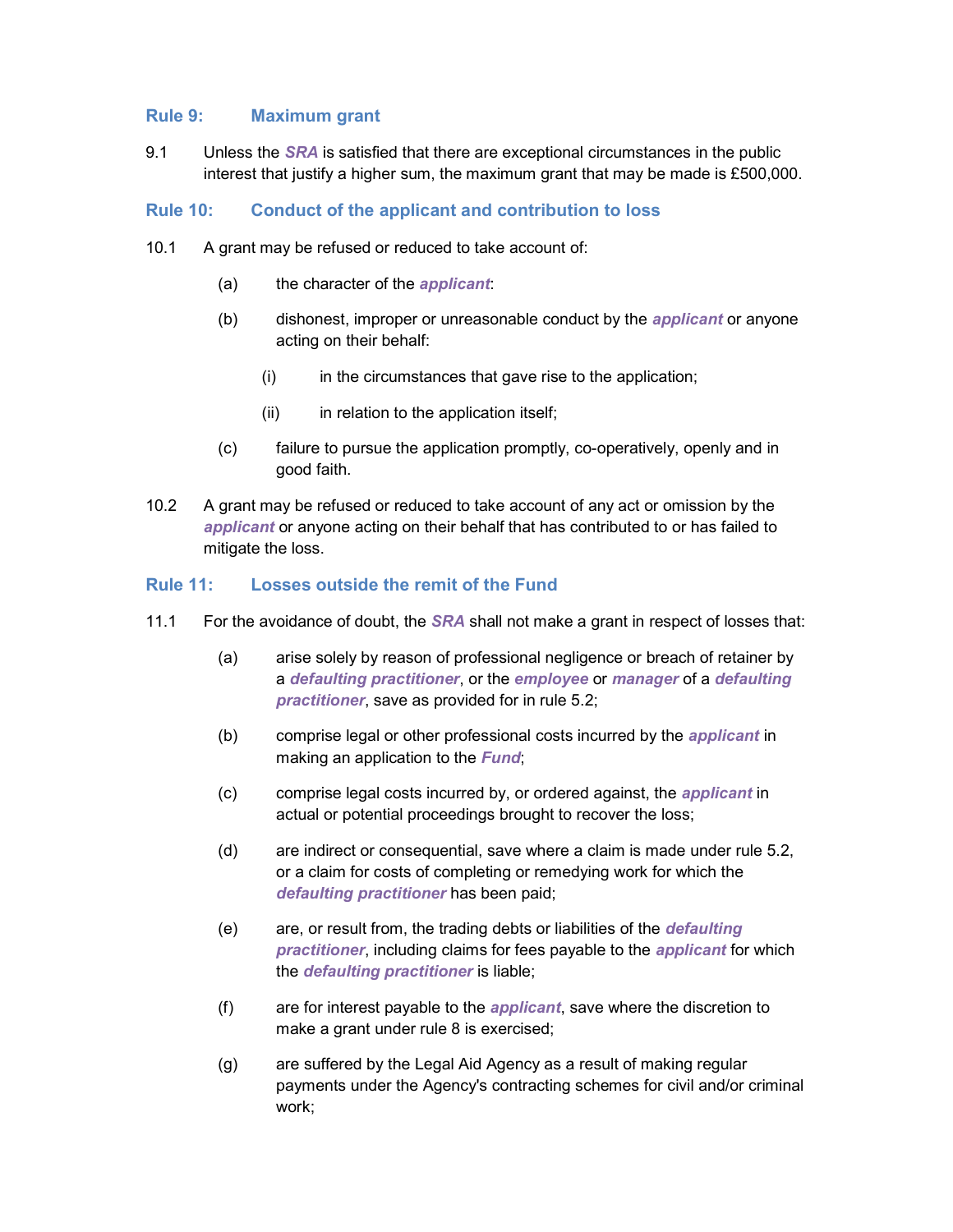- (h) where the *applicant*:
	- (i) has been made bankrupt and any grant would vest in the trustee in bankruptcy;
	- (ii) has entered into a voluntary arrangement with their creditors and any grant would vest in the administrator of the arrangement; or
	- (iii) is in liquidation.

### Rule 12: Foreign lawyers

- 12.1 The SRA shall not make a grant in respect of any act or omission of an REL or an **EEL**, or the employee of an REL, where such act or omission took place outside the UK, unless the SRA is satisfied that the act or omission was, or was closely connected with, the act or omission of a solicitor or the employee of a solicitor, or that the act or omission was closely connected with the REL's practice in the UK.
- 12.2 The SRA shall not make a grant in respect of the act or omission of an RFL, or the employee of an RFL, where such act or omission took place outside England and Wales, unless the *SRA* is satisfied that the act or omission was, or was closely connected with, the act or omission of a solicitor or the employee of a solicitor, or that the act or omission was closely connected with practice in England and Wales.

#### Rule 13: Fund of last resort

13.1 The SRA may refuse or reduce a grant where the loss or part of the loss is, or was, capable of being made good by some other means.

#### Rule 14: Deduction from grants

- 14.1 The SRA may deduct from any grant such amount as it sees fit so that the applicant will not be in a better position by reason of a grant than the applicant would otherwise have been in.
- 14.2 The SRA may deduct from any grant such amount as it sees fit to represent monies already recovered, or which will or should have been recovered, by the *applicant* through other means in respect of the loss.

#### Rule 15: Apportionment and multi-party issues

- 15.1 Where the loss has been sustained as a result of the act or omission of more than one party, the **SRA** may consider the role of each party in contributing to the applicant's loss in deciding whether to make a grant and, if so, the amount of any grant.
- 15.2 In the case of a *defaulting licensed body*, the *SRA* may consider the extent to which the loss is attributable to an act or omission which falls outside of the performance of a regulated activity in deciding whether to make a grant and, if so, the amount of any grant.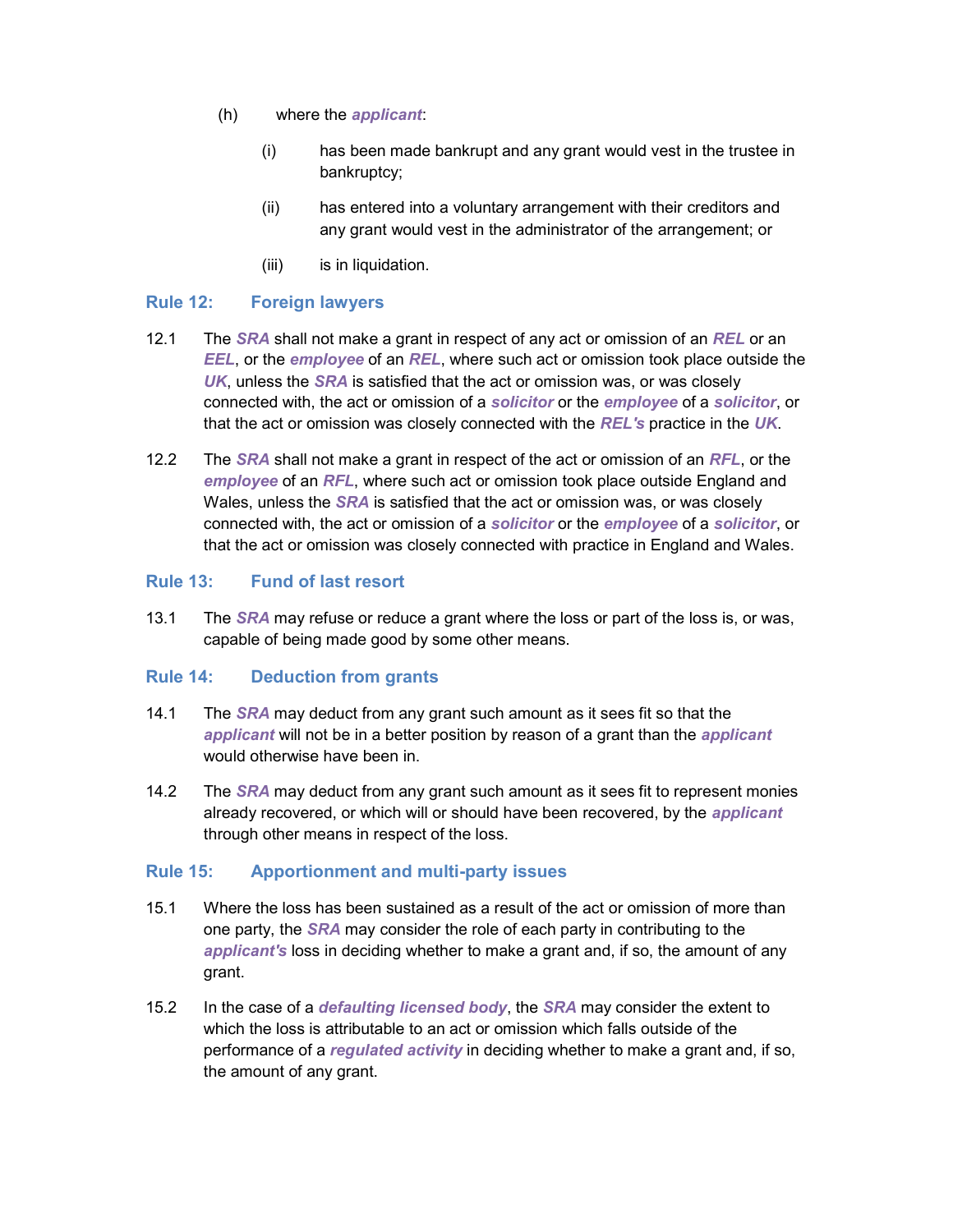## Part 3: Applications and Procedures

### Rule 16: Application and time limit

- 16.1 An applicant must make an application for a grant in the *prescribed* form, and within 12 months of the date they first became aware, or should reasonably have become aware, of the loss.
- 16.2 The SRA may extend the 12 month period in rule 16.1 by such period and in such circumstances as it considers it to be in the public interest to do so.
- 16.3 The *applicant* and the *applicant's* agents and representatives must at all times promptly and proactively provide:
	- (a) full and frank disclosure of all information and documents relevant to the application; and
	- (b) information, documents and evidence requested by the  $SRA$ , which may include verification of matters by statement of truth or affidavit.

### Rule 17: Notice to defaulting practitioner

- 17.1 The SRA may not make a grant unless it has given not less than 8 days' notice to the *defaulting practitioner* informing them of the nature and value of the application, unless it appears to the  $SRA$  that it would not be reasonably practicable to give such notice, or the grant should be made urgently.
- 17.2 Where the **SRA** has made a grant urgently in accordance with rule 17.1, the **SRA** shall as soon as, and so long as, it is practicable to do so, give notice to the defaulting practitioner in the terms set out in rule 17.1 and may (insofar as any failure to give notice before the making of the grant has prejudiced the *defaulting* practitioner) waive in whole or in part the Fund's right of recovery under rule 18 against the defaulting practitioner.

#### Rule 18: Recovery and subrogation

18.1 Where the *SRA* makes a grant the *SRA* shall be subrogated to the rights and remedies of the person to whom or on whose behalf the grant is made to the extent of the amount of the grant. The recipient of a grant must comply with all proper and reasonable requirements of the SRA for the purpose of giving effect to the SRA's rights under this rule, and shall permit the *SRA* to have conduct of any proceedings brought on its behalf.

#### Rule 19: Refusal of an application

- 19.1 If the SRA refuses to make a grant of either the whole or part of the amount applied for, the *applicant* will be informed in writing of the reasons for the decision.
- 19.2 The fact that an application has been rejected does not prevent a further application being submitted provided that material new relevant evidence or information is produced in support of the new application.